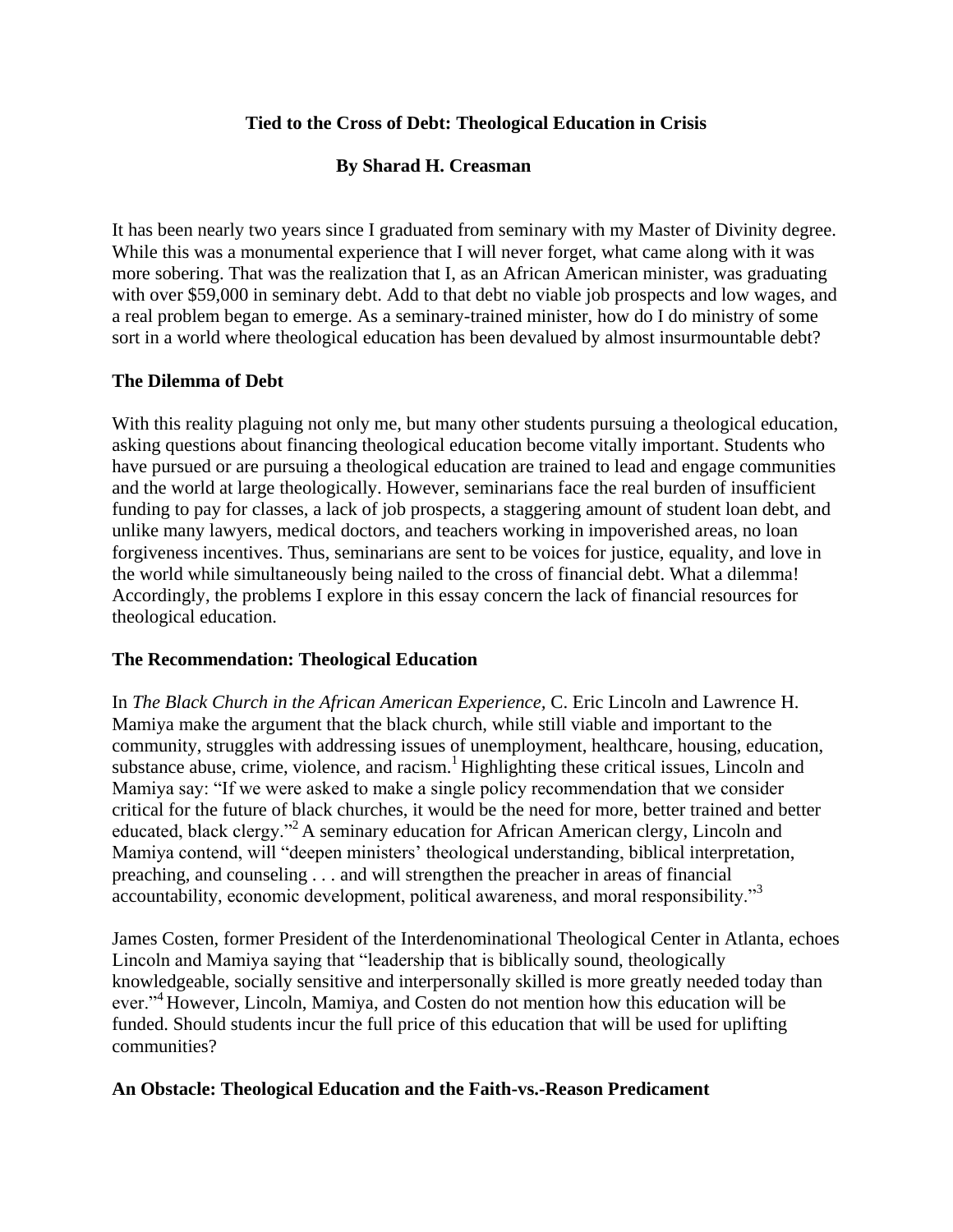A major dilemma that arises when speaking to black churches and faith communities, as well as an intellectual and financial obstacle to the formally trained minister, is the historical tension between faith and reason. The dilemma seems to center around the fact that many African American churches and churchgoers do not see the need for theological education beyond the study of the biblical narrative. This has created an issue in relation to providing financial contributions to students pursuing formal theological education.

Riggins Earl, in *Dark Symbols, Obscure Signs: God, Self, and Community in the Slave Mind*, further investigates this tension. Earl contends that "black church leadership, since slavery, has been unable to hold reason and faith in critical tension with each other for holistic institutional development and progress."<sup>5</sup> This failure to connect faith and reason constructively has caused many black church leaders and churchgoers to view seminary professors and students as hostile interrogators of their faith—in short as enemies and rebels of the Church. On the contrary, black seminary professors and students, according to authors bell hooks and Cornell West, often see untrained church leadership as unreceptive to rational discourse.<sup>6</sup>

These differing perceptions often produce subtle resentment on both sides of the leadership divide between the Church and seminary. However, my sense is that the national reality is that pastors lacking formal theological education generally lead the largest and most affluent churches in the black community. And ironically, we even have a handful of black mega churches that are more financially successful than most black seminaries, colleges, and universities.

There must be conversation between the informally and formally trained minister and churches that stand on both sides of the issue so that historically black seminaries can become models of educational success for the empowerment of the black church and community. Thus, a new image of leadership must emerge that is desirous of making the historically black seminary a place that is necessary for ministers as well as a place for producing educational and financial resources for empowering its people.

### **The Need: Moving Beyond Survival in Theological Education**

The lack of financial resources among many historically black seminaries and the minimal amount of non-loan financial aid students receive also raise painful questions for its administrators and alumni regarding the preservation of institutional legacy and leadership. Robert Franklin, president of Morehouse College, addresses this issue in *Crisis in the Village: Restoring Hope in African American Communities*. Franklin's book prophetically challenges the black community to address critically its duties to historically black schools, of all kinds, and to reassess its "business as usual" philosophy. This philosophy can be better understood as a survivalist mode of logic where survival is misconstrued as success.

As victims of centuries of oppression, African Americans, out of necessity, have made a virtue out of surviving. Surviving the atrocities of slavery, Jim Crow and segregation, and the Civil Right Movement are clear moments where success has hinged on the fact that African Americans endured and survived. However, this survival as success ethic—the notion that merely surviving